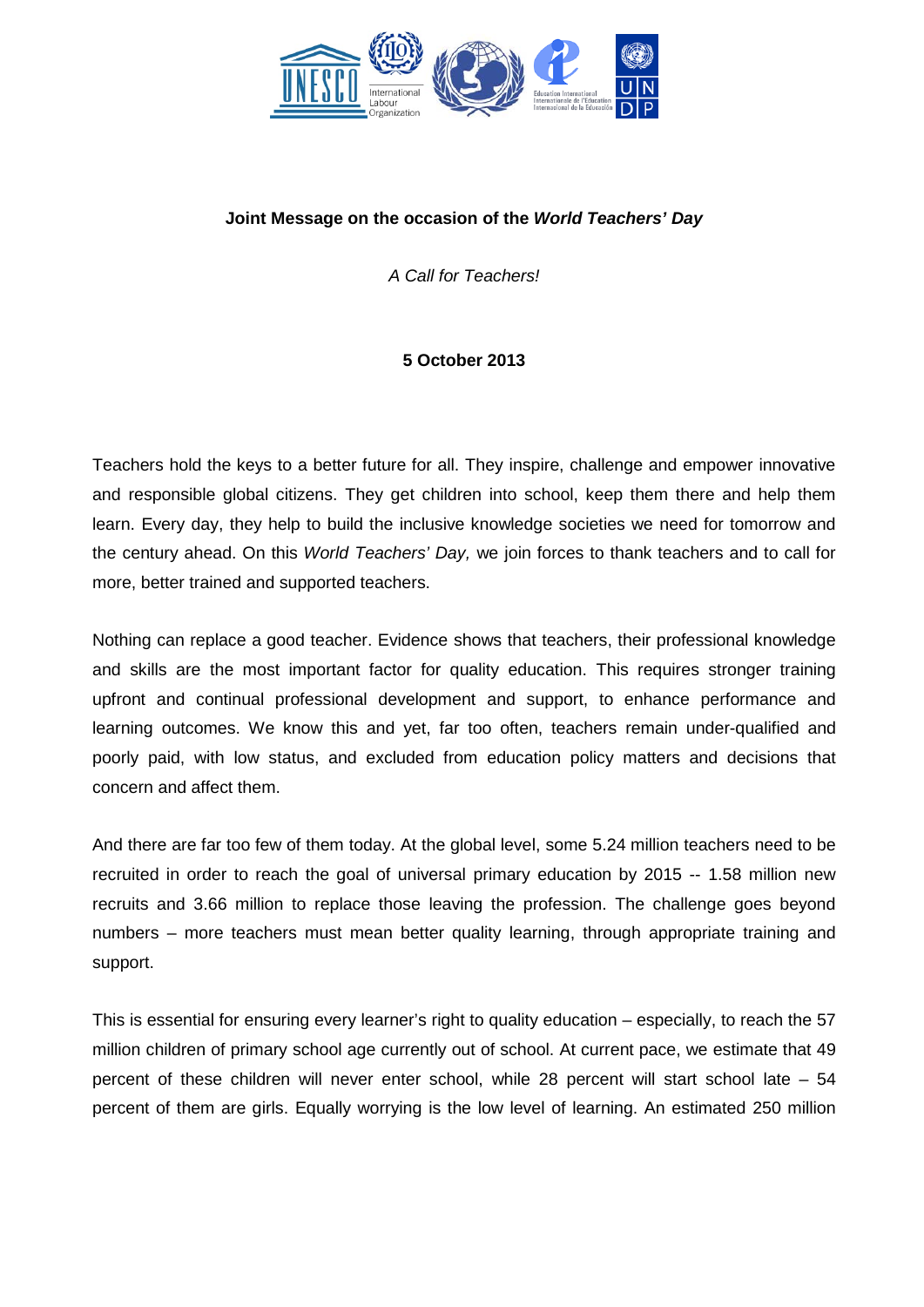children are failing to learn to read and write by the time they reach the age for grade 4. Approximately half of these children are in school. The access and learning crisis must be urgently addressed.

Learning is not possible without professional, well trained, well supported, accountable and valued teachers. Teachers are the central solution to the learning crisis, and yet too many are poorly trained and poorly supported – often disconnected from the policy decisions that affect them. Teachers are central to the provision of safe and supportive learning environments, and yet too many of them are teaching in circumstances of extreme hardship, emergencies and even attacks.

There are however, also bright parts to the picture. We have seen a range of efforts to improve teacher status -- through teacher professionalization and certification schemes, incentives for service in remote or disadvantaged communities, minimum wage laws, career development models, continued professional development, support to female teachers deployed in remote locations, peer-to-peer support and inter-generational mentoring, recognition awards and incentive for teacher progression, raising admission standards for teacher training programmes, public awareness campaigns, free training and recruitment bonuses. All of these practices ensure equality and quality and make a real difference to learning outcomes; they must be scaled up and taken forward.

This is where effective international action is essential, in support of national efforts to bolster teachers and education institutions, and improve the education opportunities of all children. All of this work must ensure that teachers' pay and conditions reflect a commitment to delivering high quality education by a qualified and motivated teaching work force. This is why teachers stand at the heart of the United Nations Secretary-General's *Global Education First Initiative* to make sure every child goes to school, receives a quality education, and develops a new sense of global citizenship.

This is our call for teachers today. Join us in thanking and supporting the teachers we have and in recruiting new women and men, to shape more effective education systems and prepare young people and adults for active and responsible participation in society. There is no stronger foundation for lasting peace and sustainable development than a quality education provided by